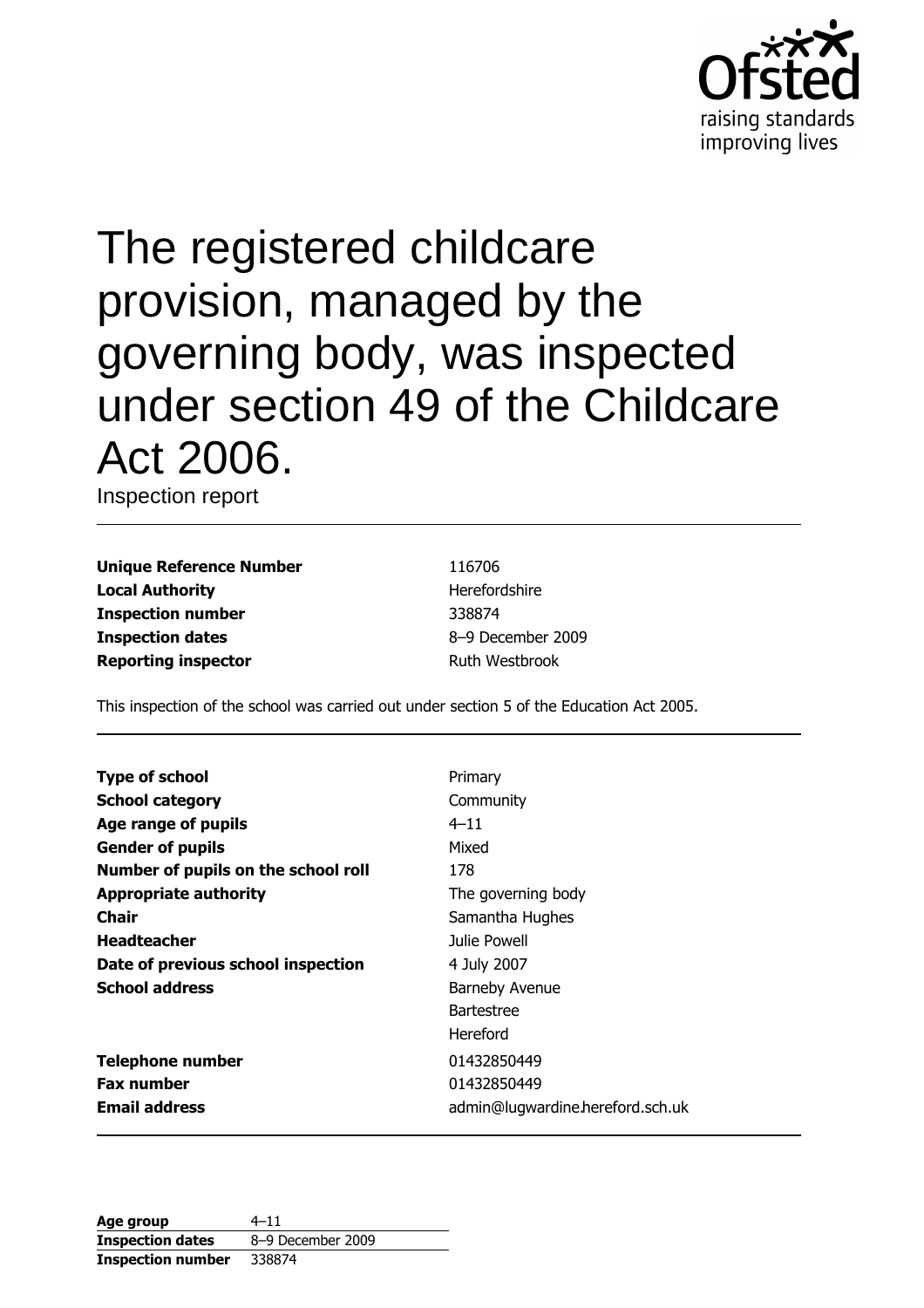The Office for Standards in Education, Children's Services and Skills (Ofsted) regulates and inspects to achieve excellence in the care of children and young people, and in education and skills for learners of all ages. It regulates and inspects childcare and children's social care, and inspects the Children and Family Court Advisory Support Service (Cafcass), schools, colleges, initial teacher training, work-based learning and skills training, adult and community learning, and education and training in prisons and other secure establishments. It rates council children's services, and inspects services for looked after children, safequarding and child protection.

Further copies of this report are obtainable from the school. Under the Education Act 2005, the school must provide a copy of this report free of charge to certain categories of people. A charge not exceeding the full cost of reproduction may be made for any other copies supplied.

If you would like a copy of this document in a different format, such as large print or Braille, please telephone 08456 404045, or email enquiries@ofsted.gov.uk.

You may copy all or parts of this document for non-commercial educational purposes, as long as you give details of the source and date of publication and do not alter the documentation in any way.

Royal Exchange Buildings St Ann's Square Manchester M2 7LA T: 08456 404045 Textphone: 0161 618 8524 E: enquiries@ofsted.gov.uk W: www.ofsted.gov.uk © Crown copyright 2009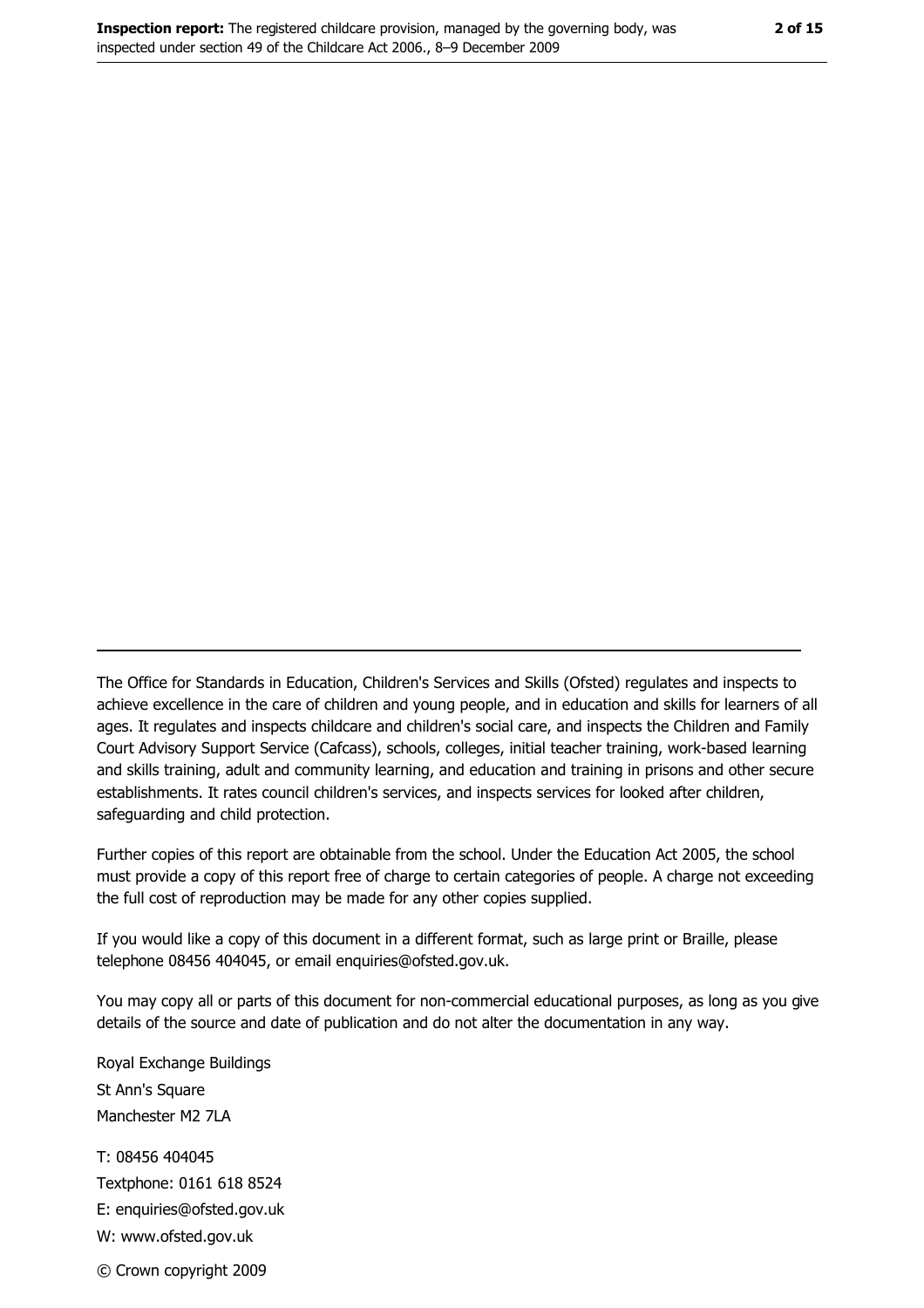# **Introduction**

This inspection was carried out by three additional inspectors. The inspectors visited 10 lessons, and held meetings with governors, staff and groups of pupils. They observed the school's work, and looked at its development plan, key policy documents, assessment information, governors' minutes and samples of pupils' work. Safeguarding procedures were also checked. In addition, 57 parent questionnaires were analysed, along with questionnaires from staff and pupils in Key Stage 2.

The inspection team reviewed many aspects of the school's work. It looked in detail at the following:

- how effectively the school has implemented strategies to raise attainment in writing  $\blacksquare$
- how well teachers use assessment information to plan for the different groups  $\blacksquare$ within their classes and to set targets for individuals
- how well leaders check on the school's performance and use this information to  $\blacksquare$ improve provision.

# **Information about the school**

This is a small primary school, but numbers are increasing. Almost all pupils come from White British families. Very few use English as an additional language. The proportion of pupils eligible for free school meals is well below average. The percentage of pupils with special educational needs and/or disabilities is average. The number of pupils joining or leaving the school at times other than the usual dates for admission is higher than usual. The Early Years Foundation Stage is provided in a Reception class. The governing body manages a breakfast club which is held before school. The school received the Eco-Schools award in 2007.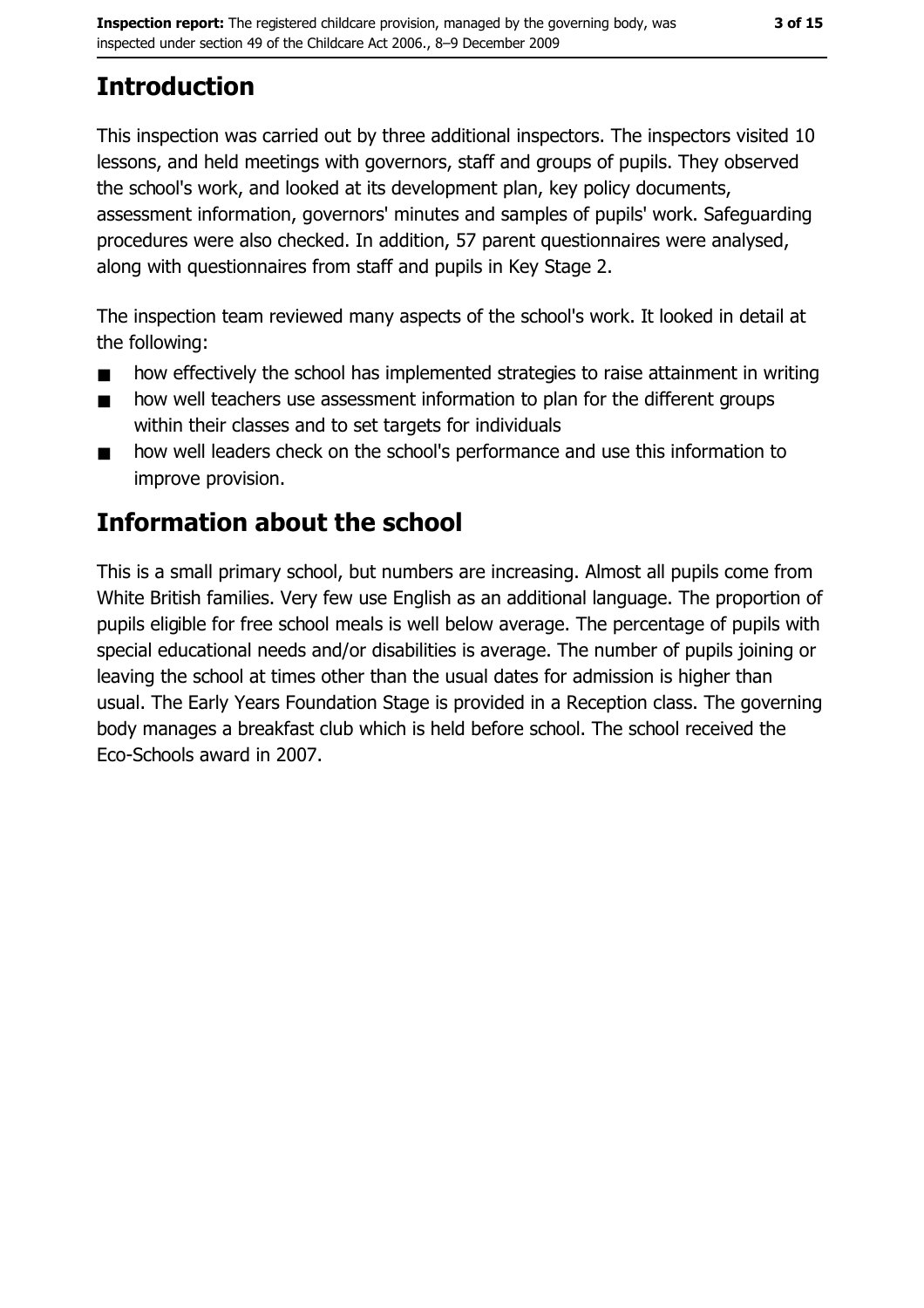Inspection grades: 1 is outstanding, 2 is good, 3 is satisfactory, and 4 is inadequate

# **Inspection judgements**

## Overall effectiveness: how good is the school?

#### The school's capacity for sustained improvement

## **Main findings**

This is a good school which has continued to improve since its last inspection because staff have worked hard to enhance provision. The quality of teaching has improved to be at least good; a few lessons seen were outstanding. Systems to track pupils' progress and set challenging targets for each individual are now well established. As a result, pupils' attainment has risen in all subjects and in the Early Years Foundation Stage. The impressive track record since the last inspection indicates that the school's capacity for further improvement is good.

Five key strengths help to make this a happy school where pupils of all ages work together harmoniously and achieve well.

The good curriculum is stimulating, providing many imaginative opportunities for enrichment. As a result, pupils enjoy school immensely.

Adults in the school know pupils very well. Strong relationships among pupils and between them and adults support successful learning. Pupils say that they 'definitely' feel safe in school. They have an excellent understanding of e-safety and how to behave safely around school.

Senior leaders meet with class teachers regularly to track pupils' progress carefully. As a result, underachievement is identified quickly and further support is put in place.

Excellent additional support is given to pupils who might otherwise be vulnerable, which helps them to make good progress in their work.

Attainment in science is exceptionally high because there are well-organised opportunities for practical learning with the right levels of challenge for pupils of all ages.

School leaders, including governors, know the school well and use the information from their accurate evaluations to plan effective actions which lead to further improvement. School leaders have already identified those areas identified by the inspection as requiring further development.

The school has implemented a number of strategies since the last inspection to improve standards in writing. These improvements are beginning to raise attainment, but have not been in place long enough for their full impact on writing to be felt. The inspection found that there are areas of teaching writing which require further development. There are missed opportunities within all subjects to challenge pupils to use their writing skills and practise different styles of expression. The feedback which pupils receive on their writing does not always identify precisely what has been done well and how the writing might be improved.

| 1 |  |
|---|--|
| 7 |  |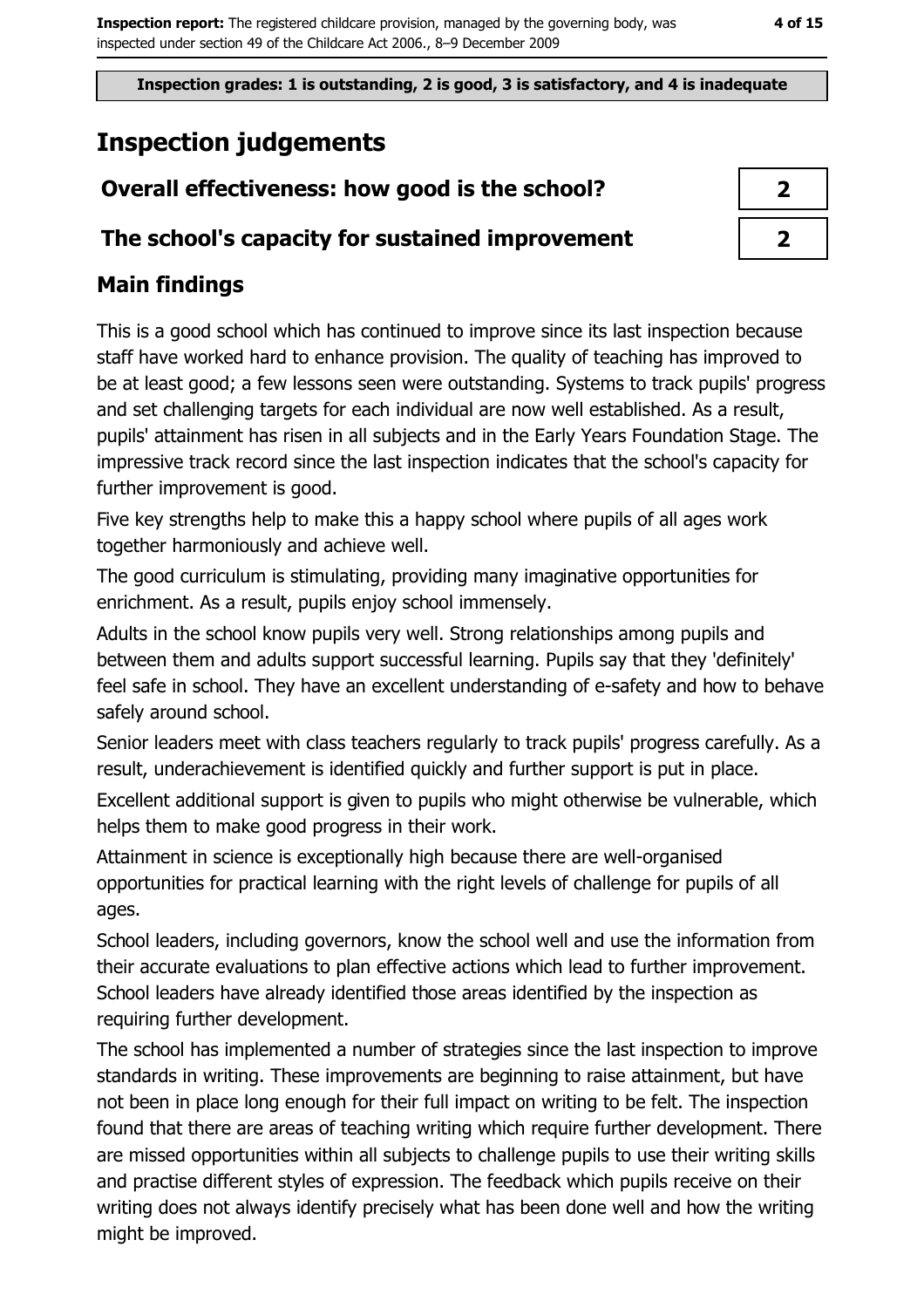The school has taken steps to promote community cohesion and is beginning to find ways to reach out to other communities. Currently, there is limited success in establishing links beyond the local community and, as a result, pupils' cultural development is no higher than satisfactory, in contrast to other aspects of their personal development.

#### What does the school need to do to improve further?

- Raise pupils' attainment in writing so that it is in line with other subjects by:
	- ensuring a greater range of opportunities to use writing skills and different styles of writing in all subjects of the curriculum
	- providing greater challenge for pupils when setting writing tasks and through feedback help them to understand what they need to do to improve their skills.
	- Develop opportunities for pupils to extend their experiences of other cultures both nationally and globally so that their understanding of cultural diversity increases.

 $2<sup>1</sup>$ 

#### **Outcomes for individuals and groups of pupils**

Pupils make good progress from their starting points in the Early Years Foundation Stage which are generally above those expected of children entering Reception. Attainment at the end of Year 6 is well above average in English and mathematics. Standards are above average in both reading and writing but are higher in reading.. Attainment has improved at a similar rate in all subjects since the last inspection. Girls and boys make good progress across the school although it is slower in writing than other subjects. The very few pupils for whom English is an additional language make good progress. Pupils with special educational needs and/or disabilities are clearly identified and detailed planning is in place which helps them to make good progress. Teaching assistants provide sensitive support to help them do this. The large numbers of pupils who arrive at the school at other than the usual admission time are well supported. They settle well and make good progress and comment on the 'kind' way they are received. The quality of learning in lessons is good. Pupils are actively involved in their learning through investigation and problem-solving. This was seen in a Year 5 mathematics lesson where all pupils made outstanding progress through their investigation of the properties of three dimensional shapes. Pupils are well motivated to learn. They are enthusiastic and work at a good pace.

Pupils have a good understanding of what makes for a healthy life. They value exercise and are very active at break times and in clubs. Pupils willingly accept the many opportunities to take on responsibility within school. The school council is well established and plays a full part in organising events and deciding on charity recipients. Older pupils act as 'buddies' and are genuinely valued by the school community for the part they play. Pupils develop good interpersonal and communication skills through working together. Their use of basic skills like information and communication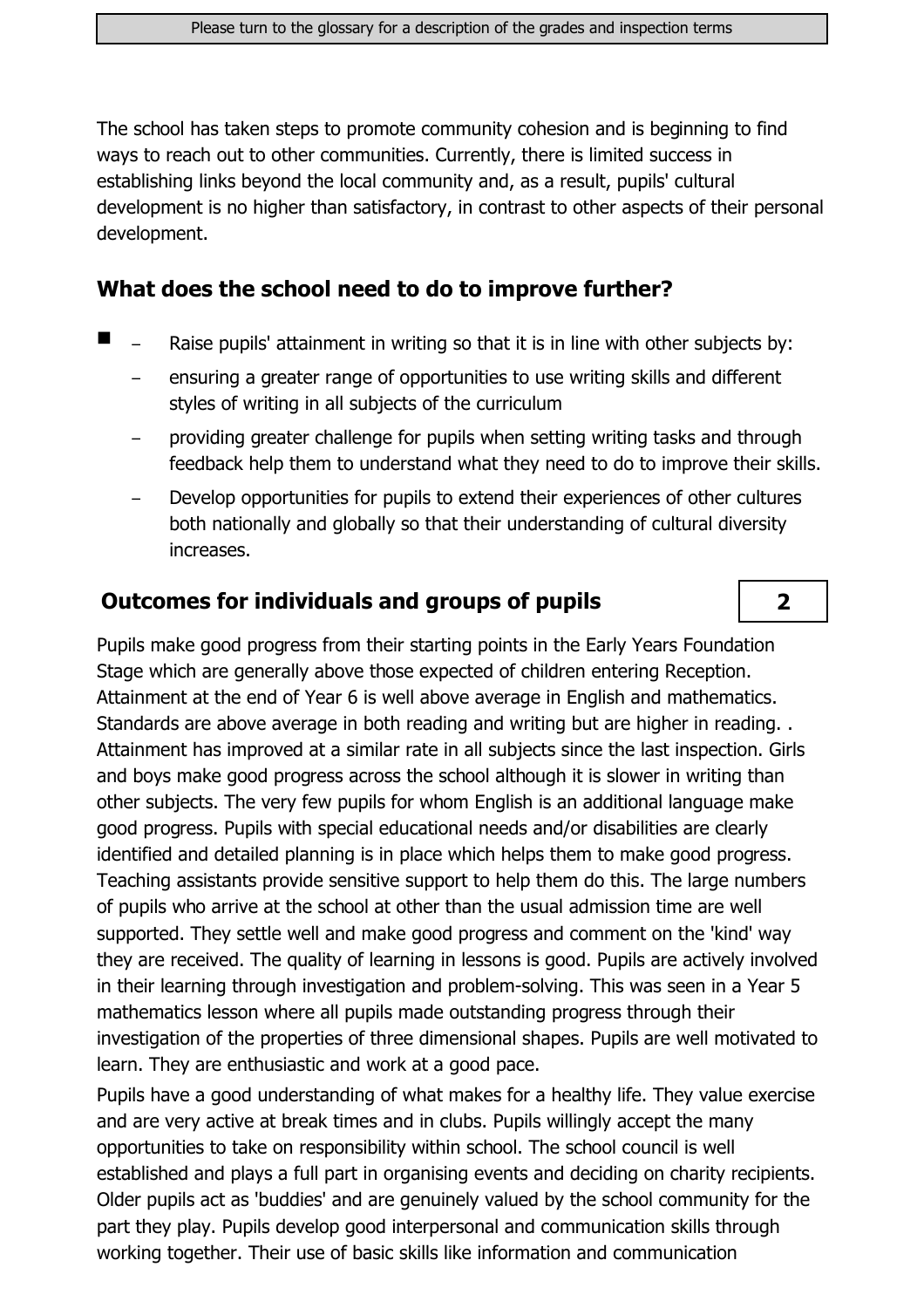#### Inspection grades: 1 is outstanding, 2 is good, 3 is satisfactory, and 4 is inadequate

technology (ICT) in their daily work is good. These well-developed attributes along with above-average attendance contribute to the pupils' readiness for the next stages of their lives. Pupils are imaginative in their work and show understanding of the feelings of others. They understand the consequences of their actions and what is right and wrong. They work well together with good social interactions and show willingness to resolve problems. These qualities are reflected in the good behaviour which is seen in classrooms and around the school. Pupils have a good understanding of their own heritage but that of the diversity of other cultures is less well developed.

These are the grades for pupils' outcomes

| Pupils' achievement and the extent to which they enjoy their learning                                                     |                         |
|---------------------------------------------------------------------------------------------------------------------------|-------------------------|
| Taking into account:<br>Pupils' attainment <sup>1</sup>                                                                   | $\overline{2}$          |
| The quality of pupils' learning and their progress                                                                        | $\mathcal{P}$           |
| The quality of learning for pupils with special educational needs and/or<br>disabilities and their progress               | $\overline{2}$          |
| The extent to which pupils feel safe                                                                                      | 1                       |
| <b>Pupils' behaviour</b>                                                                                                  |                         |
| The extent to which pupils adopt healthy lifestyles                                                                       | $\overline{\mathbf{2}}$ |
| The extent to which pupils contribute to the school and wider community                                                   |                         |
| The extent to which pupils develop workplace and other skills that will<br>contribute to their future economic well-being | $\overline{\mathbf{2}}$ |
| Taking into account:<br>Pupils' attendance <sup>1</sup>                                                                   | $\overline{2}$          |
| The extent of pupils' spiritual, moral, social and cultural development                                                   |                         |

#### How effective is the provision?

Teaching makes good use of resources, including ICT, to stimulate learning. There is a good emphasis on practical, hands-on activity and many opportunities to work with others and to extend ideas through discussion and role-play. This was seen to very good effect in a Year 3 literacy lesson when partners discussed with relish what they would put in the witches' cauldron, developing their language very effectively. Planning of lessons takes account of the different abilities within a class. It does not consistently use

The grades for attainment and attendance are: 1 is high; 2 is above average; 3 is broadly average; and 4 is low.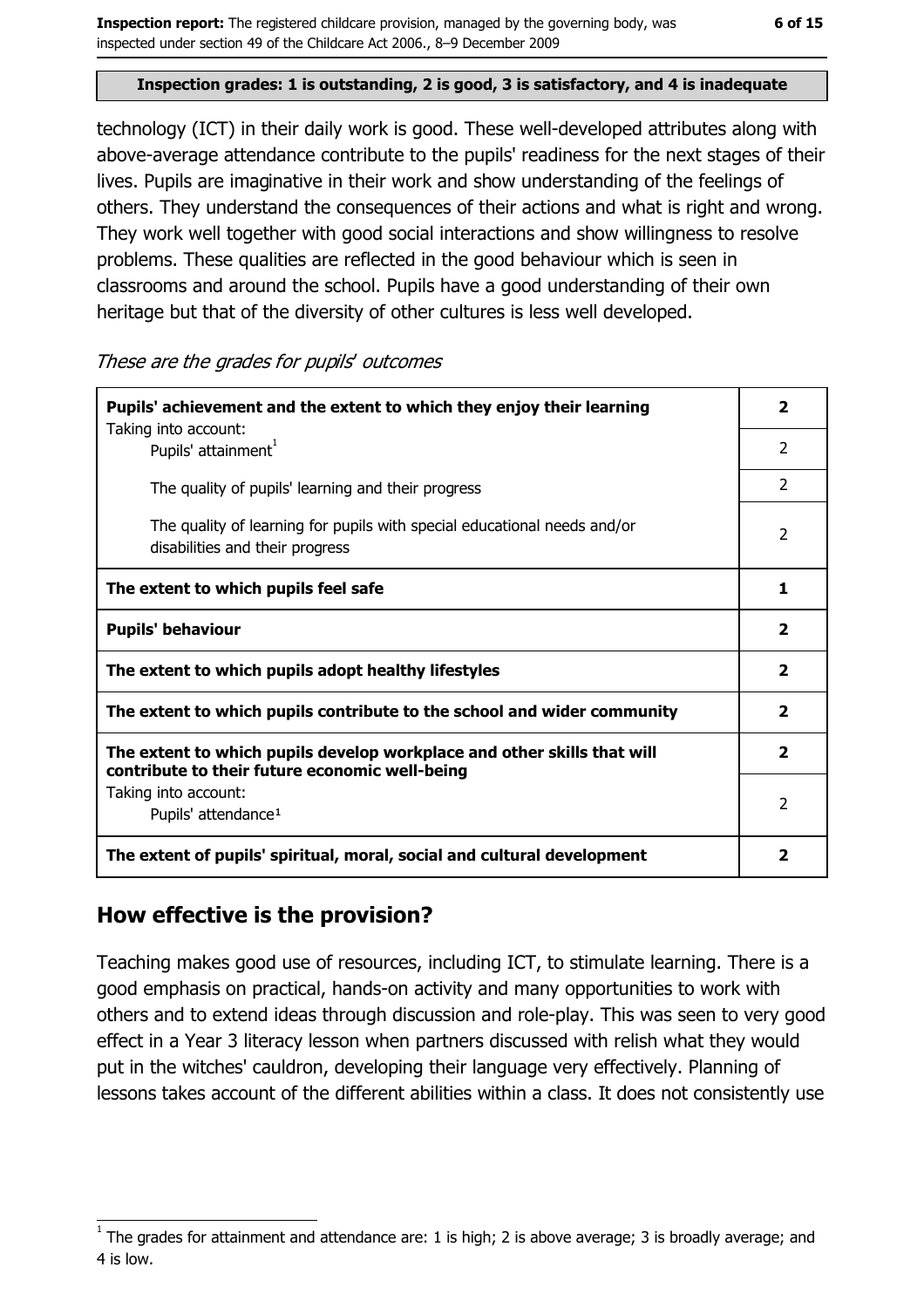assessment of pupils' prior learning to plan the next steps. Teaching assistants are deployed well to support groups and individuals with special educational needs. On a few occasions they are not utilised fully when the teacher is talking to the full class. Teachers give good verbal feedback on work to individuals during lessons and marking is usually helpful. Progress in writing is slower for some pupils because they are not always given clear guidance on the features of good writing and marking does not always tell them when they have been successful and how they might improve.

Good partnerships with other schools broaden the curriculum, enhancing enrichment opportunities for sports, the arts and foreign languages. An effective, regular programme on linking letters and sounds continues beyond the Reception class into Key Stage 1 and Year 3 for some pupils if necessary, laying a good foundation for literacy skills. The school has developed an effective approach to promote reading skills, having given much thought to how to engage boys and reluctant readers in the process. As a result, most pupils have at least above average reading skills and their enjoyment of books is very evident in lessons. There is good use of ICT in all subjects, but the opportunities to use writing skills in a range of styles across the curriculum are limited. There are effective systems in place to encourage pupils to come to school regularly which are leading to improvements in their already above-average attendance. Good partnerships are established with external agencies to provide additional support for some pupils. Plans are in place to increase the frequency, from next term, of reporting to parents on progress. The breakfast club is well run. It meets the needs of parents and those pupils who attend, providing a healthy and safe start to the day.

These are the grades for the quality of provision

| The quality of teaching                                                                                    |  |
|------------------------------------------------------------------------------------------------------------|--|
| Taking into account:                                                                                       |  |
| The use of assessment to support learning                                                                  |  |
| The extent to which the curriculum meets pupils' needs, including, where<br>relevant, through partnerships |  |
| The effectiveness of care, guidance and support                                                            |  |

#### How effective are leadership and management?

The school plan communicates high expectations to staff about raising attainment. The system for checking on pupils' progress effectively reviews how well these expectations have been shared. There are rigorous monitoring activities in place and the information acquired informs plans which are well focused on the right areas for development. As yet, monitoring is not tightly focused on evaluating the impact of a particular strategy. Governors know the school well. They make a particularly effective contribution to ensuring that pupils and staff are safe. They fully understand the school's context within the local community. Their newly established structure is designed to involve them more systematically in evaluating all aspects of the school's work. There are good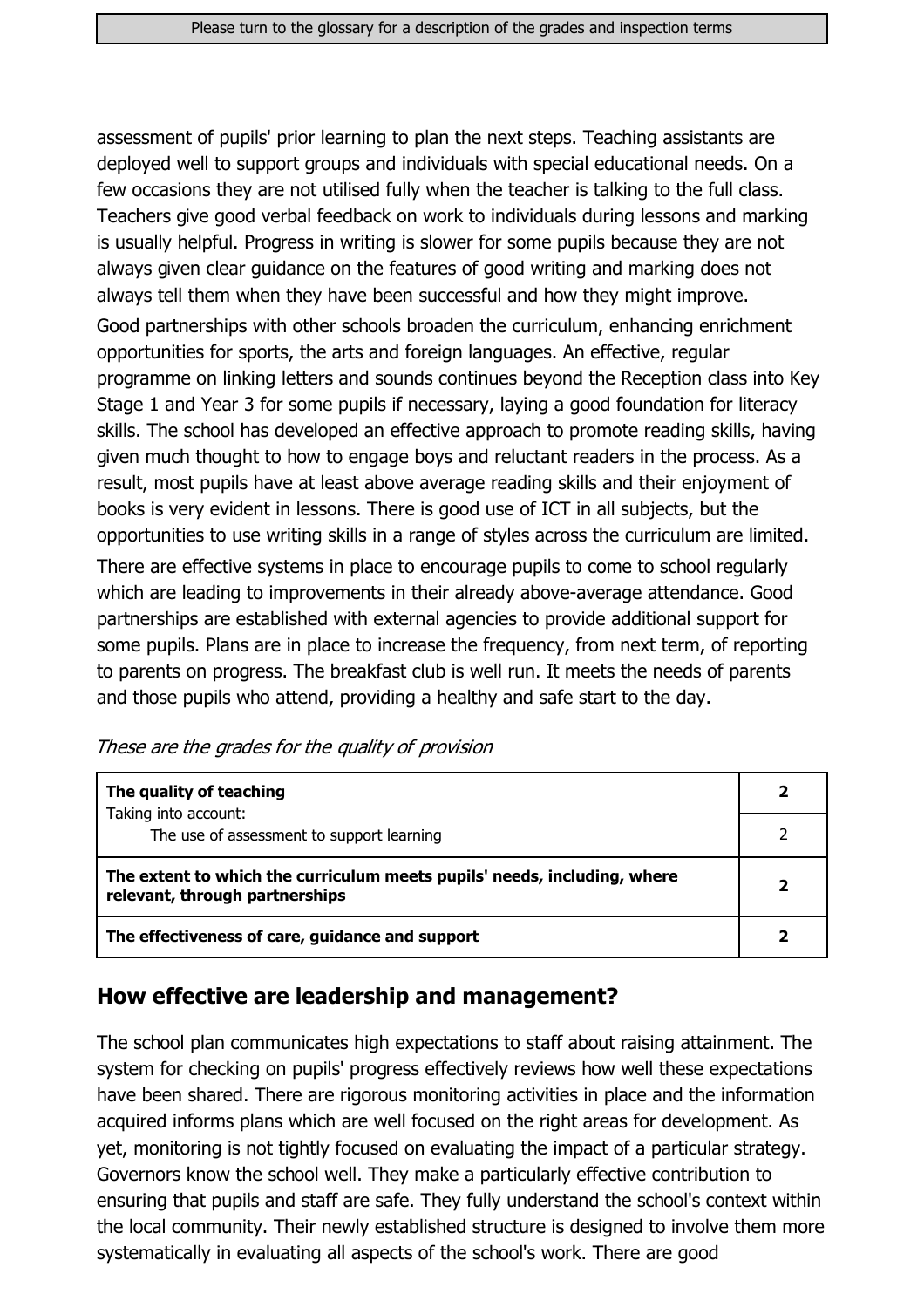#### Inspection grades: 1 is outstanding, 2 is good, 3 is satisfactory, and 4 is inadequate

relationships with parents and many contribute their time and expertise to the school. The thriving parents' group contributes additional resources, but has also been instrumental in developing the school grounds and buildings to support the curriculum. Use of the school's effective tracking system ensures that the performance of individuals and groups is even. Where gaps in performance are identified, effective action is taken to close them, as was the case in the underperformance of boys in reading. All school leaders place high priority on ensuring the health and safety of pupils and that all checks on adults in the school meet government requirements. The school leadership is particularly effective in promoting awareness of safe practices among all staff and pupils. This results in parents and pupils being overwhelmingly of the opinion that every child is safe. The school is well run on a day to day basis and resources are managed well. In 2008 the school was recognised as complying with the Financial Management Standard in Schools.

These are the grades for leadership and management

| The effectiveness of leadership and management in embedding ambition and<br>driving improvement                                                                     | 2                       |
|---------------------------------------------------------------------------------------------------------------------------------------------------------------------|-------------------------|
| Taking into account:<br>The leadership and management of teaching and learning                                                                                      | 2                       |
| The effectiveness of the governing body in challenging and supporting the<br>school so that weaknesses are tackled decisively and statutory responsibilities<br>met | 3                       |
| The effectiveness of the school's engagement with parents and carers                                                                                                | $\overline{2}$          |
| The effectiveness of partnerships in promoting learning and well-being                                                                                              | $\overline{2}$          |
| The effectiveness with which the school promotes equality of opportunity and<br>tackles discrimination                                                              | $\overline{\mathbf{2}}$ |
| The effectiveness of safeguarding procedures                                                                                                                        | $\overline{2}$          |
| The effectiveness with which the school promotes community cohesion                                                                                                 | 3                       |
| The effectiveness with which the school deploys resources to achieve<br>value for money                                                                             | $\overline{\mathbf{2}}$ |

### **Early Years Foundation Stage**

Children make a good start in the Reception class. There is a range of attainment on entry which can vary from year to year, but generally children come to school with abilities that are above those expected for their age. Some have lower than expected skills in reading, writing and linking sounds with letters. Children make good progress, and a minority very good progress, so that by the time they leave the Reception class they exceed the expected learning goals. This is because good teaching develops children's literacy and numeracy skills through a range of interesting activities and there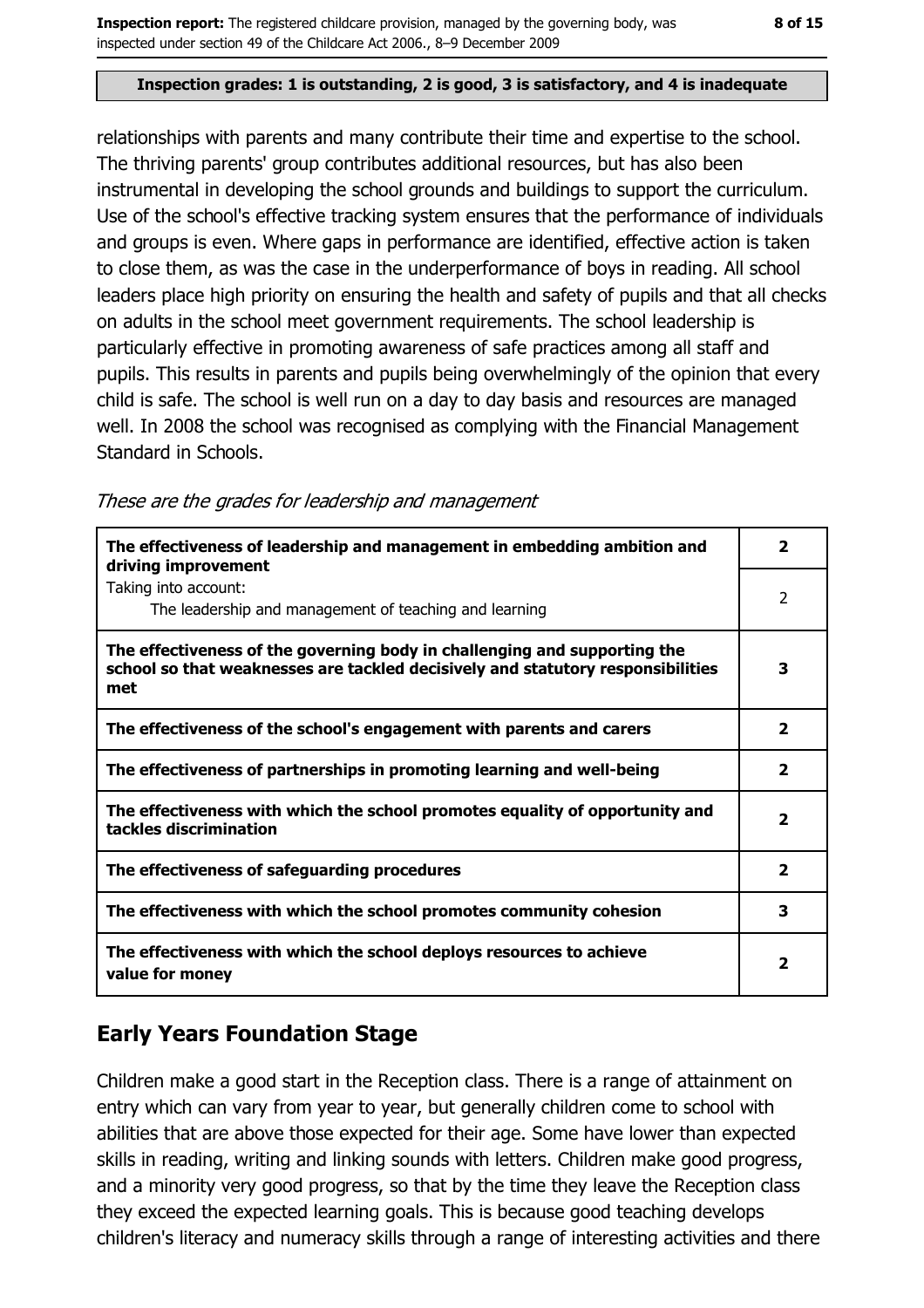is a clear focus on helping children link letters and sounds. The classroom is a secure and colourful place where children have suitable opportunity to choose what to do for themselves, although regular use of the outdoor area to extend the curriculum and children's learning is under-developed. Children very willingly get involved and are keen to talk about what they are doing. During the inspection, in preparation for Christmas, the role-play 'post office' allowed children to write letters, affix stamps and compare parcels with positive effect on their literacy and numeracy skills. They take on responsibility as register monitors and begin to develop an understanding of how to be safe and healthy because staff reinforce this learning. Behaviour is good. Children are well cared for and increasingly their interests and individual abilities are taken into account when staff decide what they will learn. The Reception class teaching ensures all children make good progress, and effectively promotes their welfare. Effective systems are in place for judging how well children are doing and making their 'learning journals' a meaningful collection of their work. There are good arrangements for children starting school and effective links with parents are established.

These are the grades for the Early Years Foundation Stage

| <b>Overall effectiveness of the Early Years Foundation Stage</b>                             |   |
|----------------------------------------------------------------------------------------------|---|
| Taking into account:<br>Outcomes for children in the Early Years Foundation Stage            |   |
| The quality of provision in the Early Years Foundation Stage                                 |   |
| The effectiveness of leadership and management of the Early Years<br><b>Foundation Stage</b> | っ |

#### **Views of parents and carers**

The overwhelming majority of the parents' questionnaire returns were positive. All parents who responded felt that their children enjoyed school and that the school kept them safe. This comment from one parent is typical of many, 'It is a happy, stimulating and caring school to be in.' Of greatest concern for very few parents was the level of communication between school and home, particularly around their child's progress. Inspectors investigated this concern and found that the school has a detailed plan to increase parental involvement during this academic year, including reporting termly on English and mathematics from next term.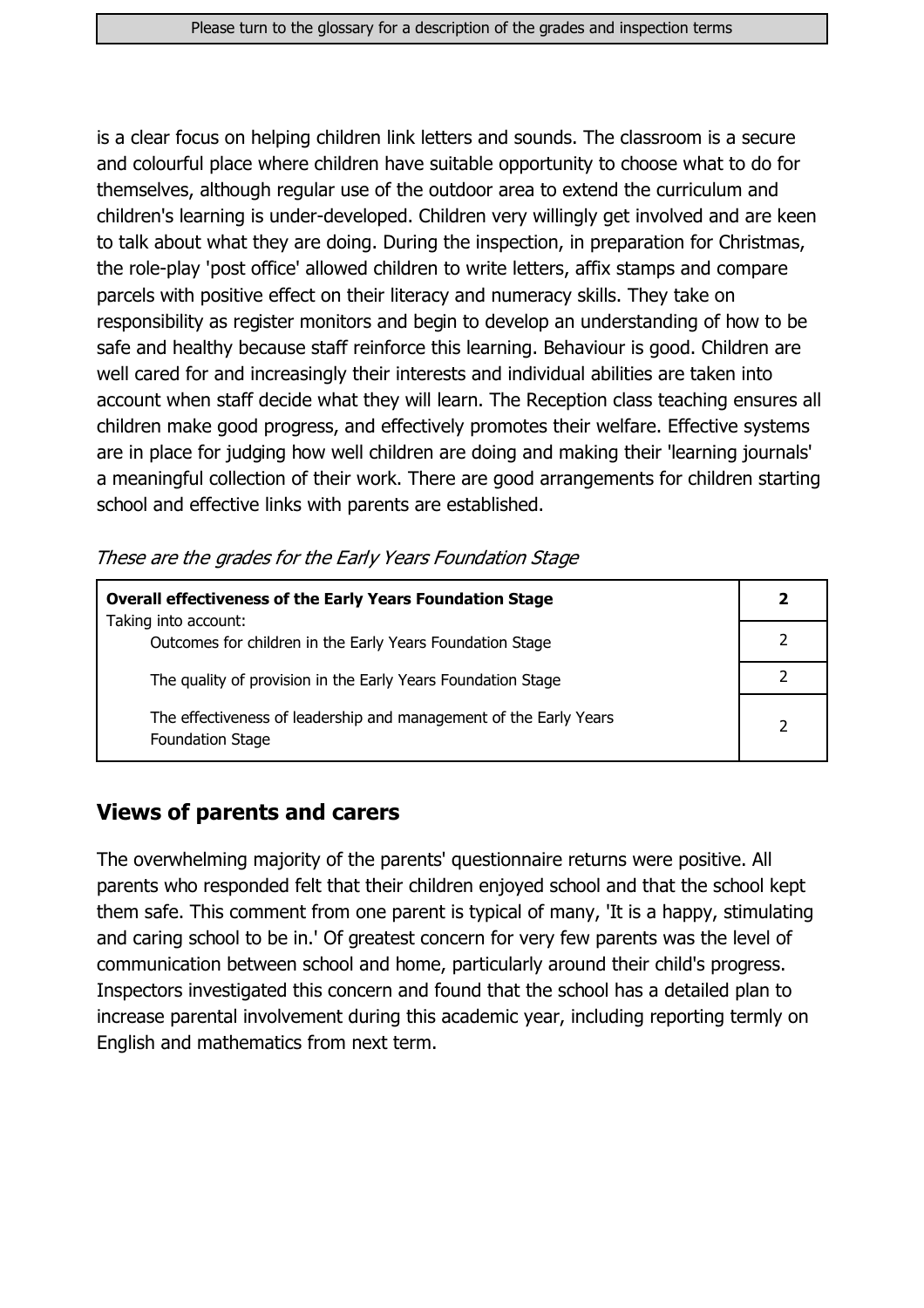#### Responses from parents and carers to Ofsted's questionnaire

Ofsted invited all the registered parents and carers of pupils registered at Lugwardine Primary School to complete a questionnaire about their views of the school.

In the questionnaire, parents and carers were asked to record how strongly they agreed with 13 statements about the school. The inspection team received 57 completed questionnaires by the end of the on-site inspection. In total, there are 178 pupils registered at the school.

| <b>Statements</b>                                                                                                                                                                                                                                       | <b>Strongly</b><br><b>Agree</b> |               | <b>Agree</b> |               | <b>Disagree</b> |                | <b>Strongly</b><br>disagree |                  |
|---------------------------------------------------------------------------------------------------------------------------------------------------------------------------------------------------------------------------------------------------------|---------------------------------|---------------|--------------|---------------|-----------------|----------------|-----------------------------|------------------|
|                                                                                                                                                                                                                                                         | <b>Total</b>                    | $\frac{0}{0}$ | <b>Total</b> | $\frac{0}{0}$ | <b>Total</b>    | $\frac{0}{0}$  | <b>Total</b>                | $\frac{0}{0}$    |
| My child enjoys school                                                                                                                                                                                                                                  | 38                              | 67            | 19           | 33            | $\mathbf 0$     | 0              | 0                           | 0                |
| The school keeps my child<br>safe                                                                                                                                                                                                                       | 35                              | 61            | 22           | 39            | $\mathbf 0$     | 0              | 0                           | 0                |
| The school informs me<br>about my child's progress                                                                                                                                                                                                      | 20                              | 35            | 34           | 60            | $\overline{2}$  | 4              | $\Omega$                    | 0                |
| My child is making enough<br>progress at this school                                                                                                                                                                                                    | 26                              | 46            | 23           | 40            | 4               | 7              | 0                           | $\mathbf 0$      |
| The teaching is good at this<br>school                                                                                                                                                                                                                  | 31                              | 54            | 21           | 37            | $\overline{2}$  | 4              | 0                           | $\mathbf 0$      |
| The school helps me to<br>support my child's learning                                                                                                                                                                                                   | 24                              | 42            | 27           | 47            | $\overline{2}$  | 4              | 0                           | 0                |
| The school helps my child to<br>have a healthy lifestyle                                                                                                                                                                                                | 20                              | 35            | 31           | 54            | $\bf{0}$        | 0              | 0                           | $\boldsymbol{0}$ |
| The school makes sure that<br>my child is well prepared for<br>the future (for example<br>changing year group,<br>changing school, and for<br>children who are finishing<br>school, entering further or<br>higher education, or<br>entering employment) | 18                              | 32            | 29           | 51            | $\overline{2}$  | 4              | 0                           | $\mathbf 0$      |
| The school meets my child's<br>particular needs                                                                                                                                                                                                         | 24                              | 42            | 26           | 46            | 4               | 7              | 0                           | $\mathbf 0$      |
| The school deals effectively<br>with unacceptable behaviour                                                                                                                                                                                             | 20                              | 35            | 31           | 54            | $\mathbf{1}$    | $\overline{2}$ | 0                           | 0                |
| The school takes account of<br>my suggestions and<br>concerns                                                                                                                                                                                           | 19                              | 33            | 29           | 51            | 4               | 7              | 0                           | $\boldsymbol{0}$ |
| The school is led and<br>managed effectively                                                                                                                                                                                                            | 26                              | 46            | 23           | 40            | 5               | 9              | $\mathbf 0$                 | $\mathbf 0$      |
| Overall, I am happy with my<br>child's experience at this<br>school                                                                                                                                                                                     | 29                              | 51            | 27           | 47            | $\mathbf{1}$    | $\overline{2}$ | 0                           | $\mathbf 0$      |

The table above summarises the responses that parents and carers made to each statement. The percentages indicate the proportion of parents and carers giving that response out of the total number of completed questionnaires. Where one or more parents and carers chose not to answer a particular question, the percentages will not add up to 100%.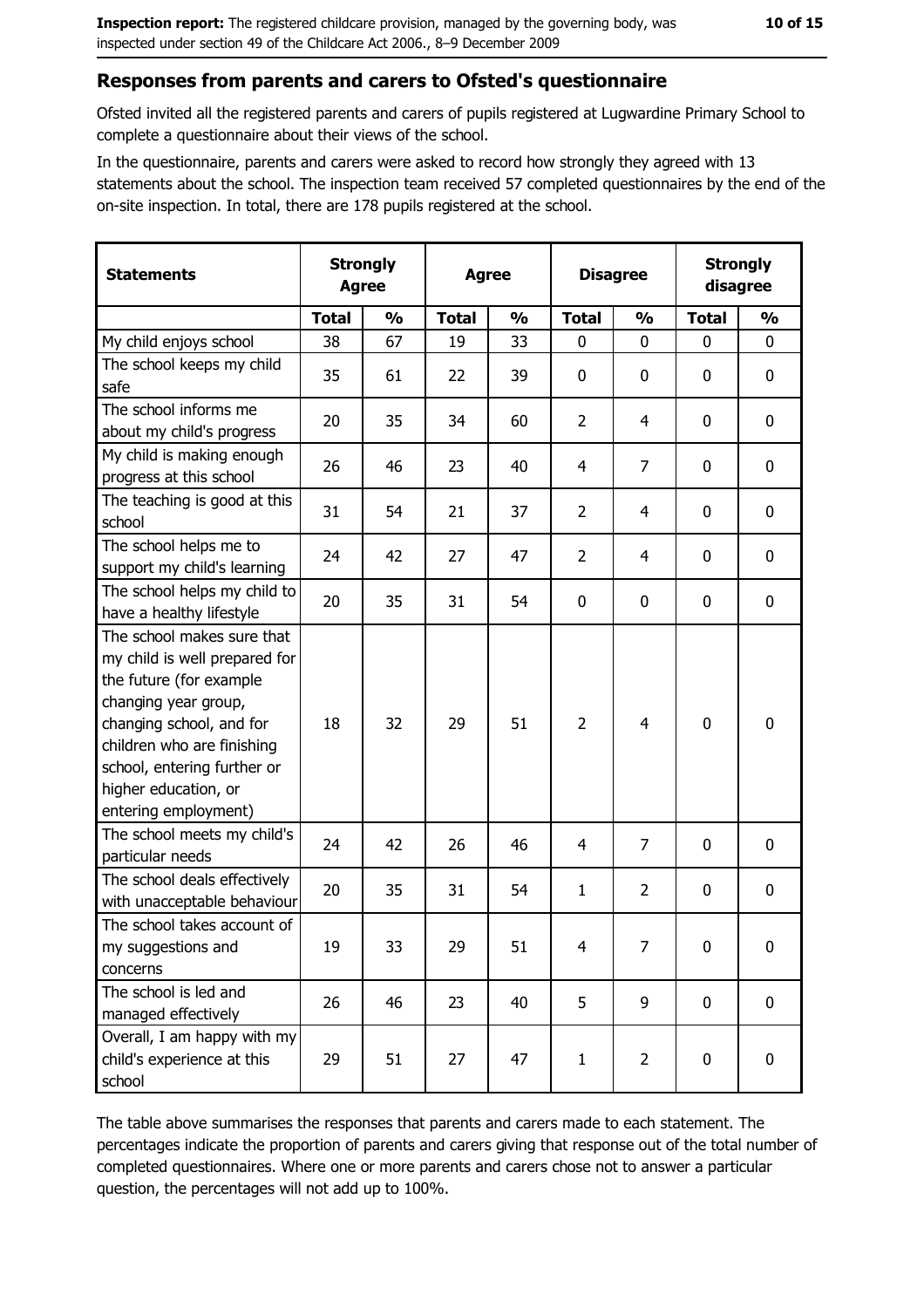# **Glossary**

| <b>Grade</b> | <b>Judgement</b> | <b>Description</b>                                                                                                                                                                                                               |
|--------------|------------------|----------------------------------------------------------------------------------------------------------------------------------------------------------------------------------------------------------------------------------|
| Grade 1      | Outstanding      | These features are highly effective. An oustanding<br>school provides exceptionally well for its pupils' needs.                                                                                                                  |
| Grade 2      | Good             | These are very positive features of a school. A school<br>that is good is serving its pupils well.                                                                                                                               |
| Grade 3      | Satisfactory     | These features are of reasonable quality. A satisfactory<br>school is providing adequately for its pupils.                                                                                                                       |
| Grade 4      | Inadequate       | These features are not of an acceptable standard. An<br>inadequate school needs to make significant<br>improvement in order to meet the needs of its pupils.<br>Ofsted inspectors will make further visits until it<br>improves. |

#### Overall effectiveness of schools inspected between September 2007 and July 2008

|                       | Overall effectiveness judgement (percentage of<br>schools) |      |                     |                   |
|-----------------------|------------------------------------------------------------|------|---------------------|-------------------|
| <b>Type of school</b> | <b>Outstanding</b>                                         | Good | <b>Satisfactory</b> | <b>Inadequate</b> |
| Nursery schools       | 39                                                         | 58   | 3                   | 0                 |
| Primary schools       | 13                                                         | 50   | 33                  | 4                 |
| Secondary schools     | 17                                                         | 40   | 34                  | 9                 |
| Sixth forms           | 18                                                         | 43   | 37                  | $\overline{2}$    |
| Special schools       | 26                                                         | 54   | 18                  | $\overline{2}$    |
| Pupil referral units  | 7                                                          | 55   | 30                  | 7                 |
| All schools           | 15                                                         | 49   | 32                  | 5                 |

New school inspection arrangements were introduced on 1 September 2009. This means that inspectors now make some additional judgements that were not made previously.

The data in the table above were reported in The Annual Report of Her Majesty's Chief Inspector of Education, Children's Services and Skills 2007/08.

Percentages are rounded and do not always add exactly to 100. Secondary school figures include those that have sixth forms, and sixth form figures include only the data specifically for sixth form inspection judgements.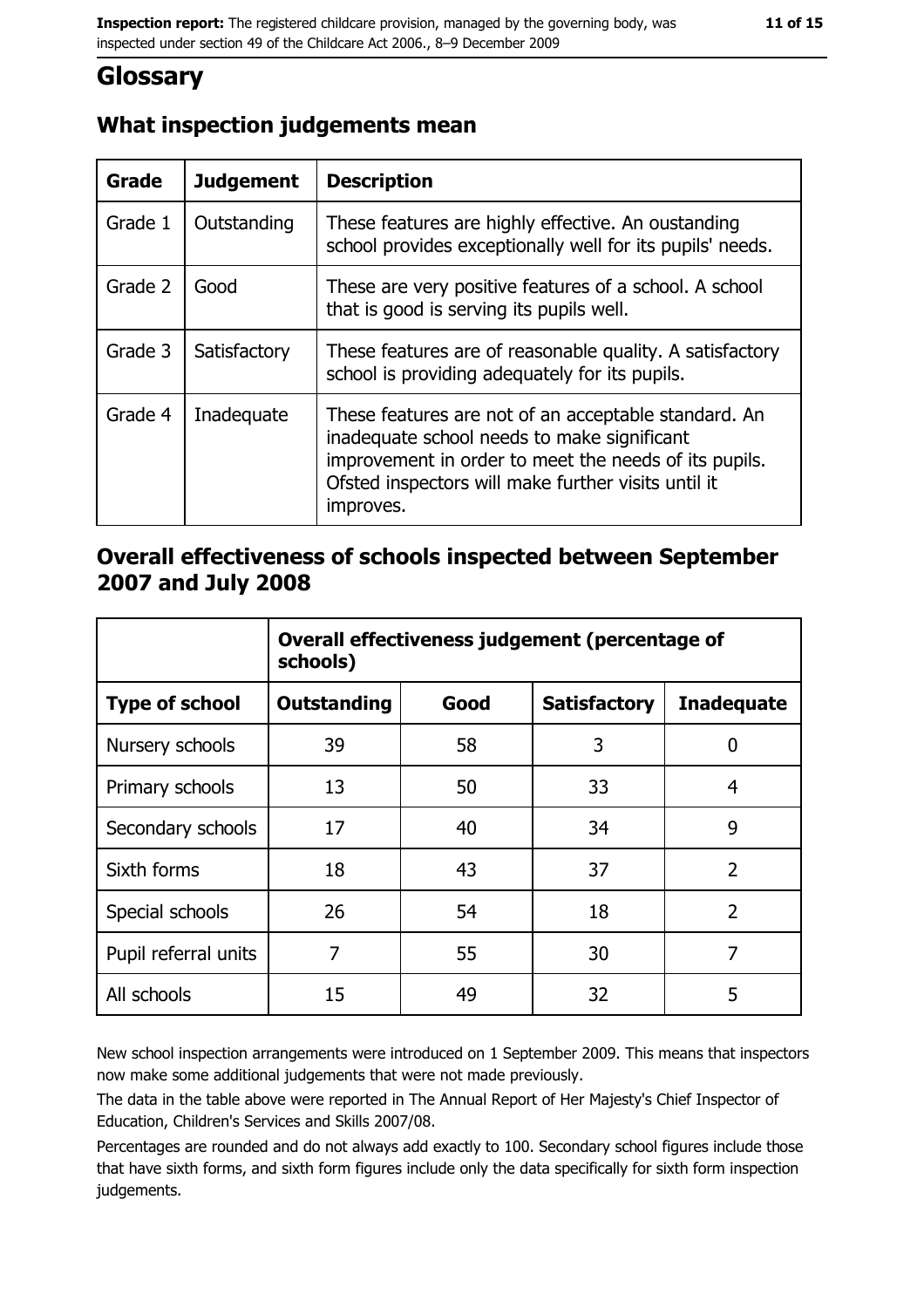# **Common terminology used by inspectors**

| Achievement:                  | the progress and success of a pupil in<br>their learning, development or training.                                                                                                                                                                                                                                |
|-------------------------------|-------------------------------------------------------------------------------------------------------------------------------------------------------------------------------------------------------------------------------------------------------------------------------------------------------------------|
| Attainment:                   | the standard of the pupils' work shown by<br>test and examination results and in<br>lessons.                                                                                                                                                                                                                      |
| Capacity to improve:          | the proven ability of the school to<br>continue improving. Inspectors base this<br>judgement on what the school has<br>accomplished so far and on the quality of<br>its systems to maintain improvement.                                                                                                          |
| Leadership and management:    | the contribution of all the staff with<br>responsibilities, not just the headteacher,<br>to identifying priorities, directing and<br>motivating staff and running the school.                                                                                                                                     |
| Learning:                     | how well pupils acquire knowledge,<br>develop their understanding, learn and<br>practise skills and are developing their<br>competence as learners.                                                                                                                                                               |
| <b>Overall effectiveness:</b> | inspectors form a judgement on a school's<br>overall effectiveness based on the findings<br>from their inspection of the school. The<br>following judgements, in particular,<br>influence what the overall effectiveness<br>judgement will be.                                                                    |
|                               | The school's capacity for sustained<br>٠<br>improvement.<br>Outcomes for individuals and groups<br>of pupils.<br>The quality of teaching.<br>The extent to which the curriculum<br>meets pupil's needs, including where<br>relevant, through partnerships.<br>The effectiveness of care, guidance<br>and support. |
| Progress:                     | the rate at which pupils are learning in<br>lessons and over longer periods of time. It<br>is often measured by comparing the<br>pupils' attainment at the end of a key<br>stage with their attainment when they<br>started.                                                                                      |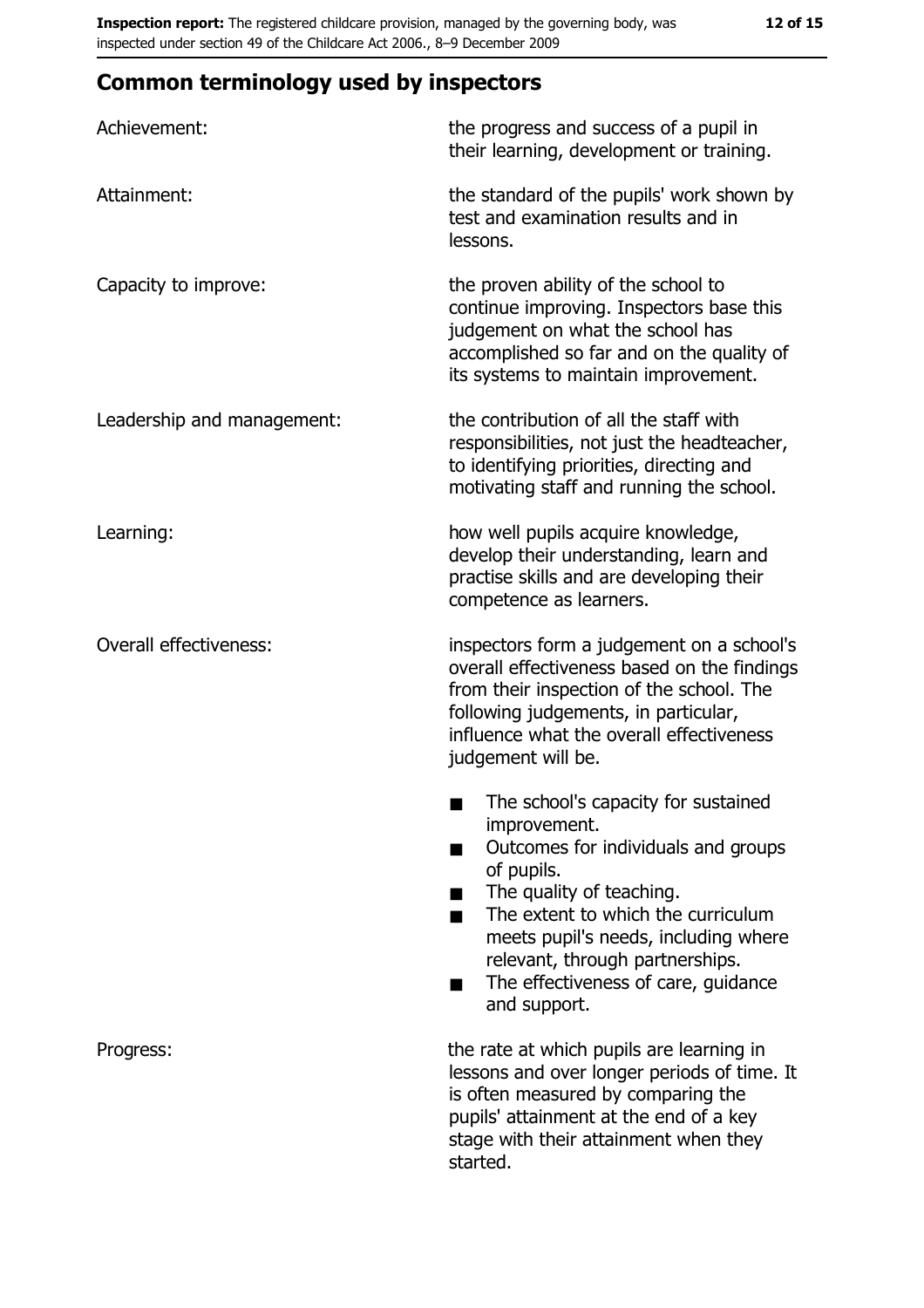#### This letter is provided for the school, parents and carers to share with their children. It describes Ofsted's main findings from the inspection of their school.



#### 10 December 2009

**Dear Pupils** 

Inspection of Lugwardine Primary School, Hereford HR1 4DH

Thank you for giving us such a warm welcome on our recent visit, and for sharing your views on your school in discussions and through questionnaires. It has been very helpful. We would like to share with you what we found out.

Your school provides you with a good standard of education.

You make good progress in your work and the quality of it is above what we usually find in most schools by the time you leave.

Your headteacher and her staff look after you really well and because of that you feel extremely safe in school. You trust the adults in school very much and know they will help you if you need it.

You enjoy lessons a great deal because your teachers make them interesting. You particularly like being active and you have plenty of opportunities for that. You are good at problem-solving and investigations.

We liked particularly that older pupils take responsibility for younger pupils. We saw this working well with the 'buddies' at break times and when Year 6 pupils helped younger ones on lunch tables.

Your school council plays an important part in organising everybody for charity days and your recent events to sponsor a child in India.

Your school checks on its work regularly and has good plans in place but we are asking your headteacher and her staff to make the following improvements:

- help you to improve your writing so that it is as good as your work in other subjects, by giving time for you to write as often as possible and understanding better how to improve
- to extend your links with communities beyond your school and village so that you  $\blacksquare$ learn more about people from other cultures and communities and understand them better.

We hope you will help your headteacher and her staff by continuing to work hard in lessons.

Yours sincerely,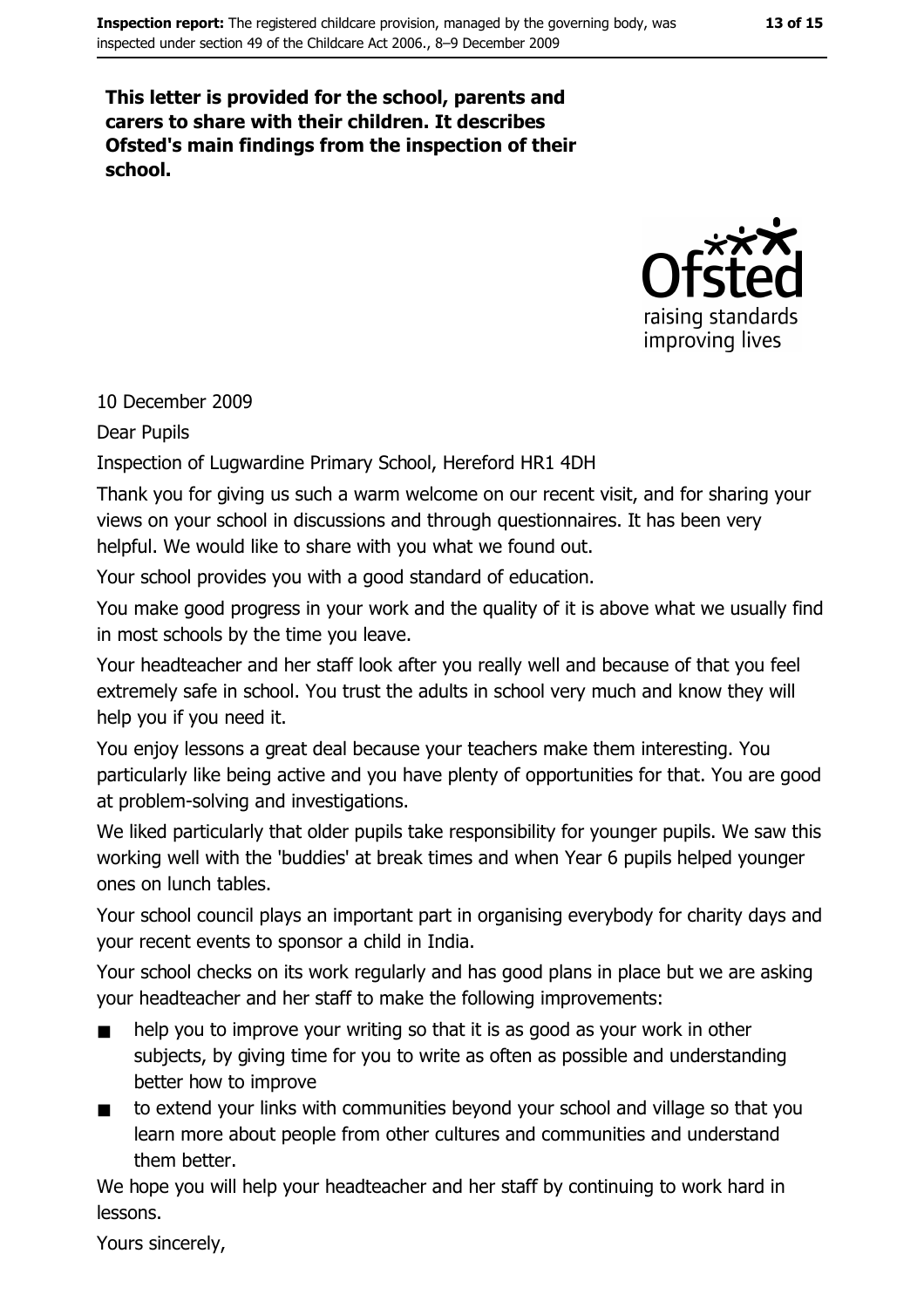Ruth Westbrook

Lead Inspector